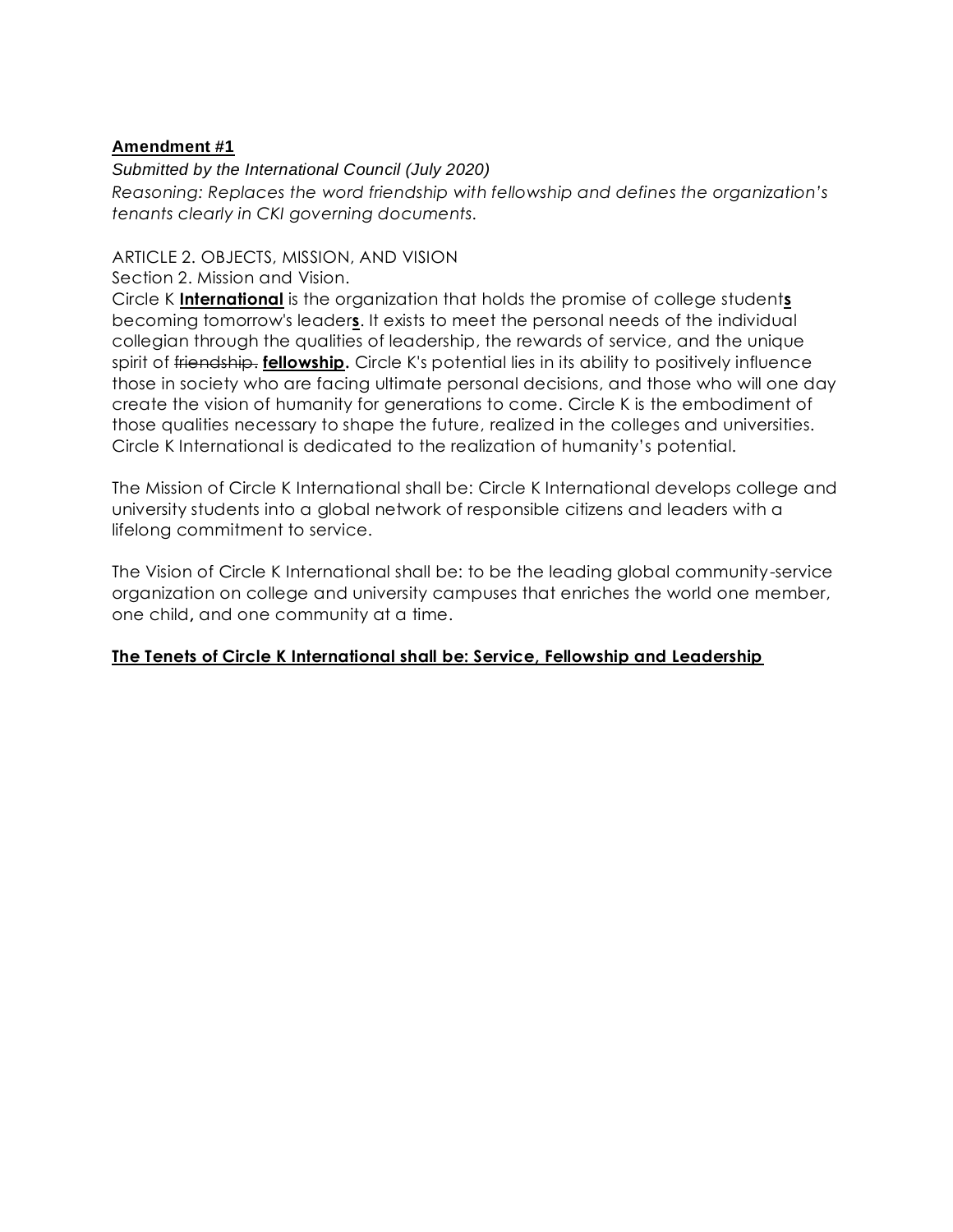*Submitted by the International Council (July 2020)* Reasoning: The amendment updates language to better represent current practice and to make it more clear.

ARTICLE 6. CHARTERING OF CLUBS Section 2, 3 & 5: Multi School and Club Satellites

Article 6 Section 2. Chartering of Multiple-School Club.

A charter can be granted to a multiple-school club, with no more than one institution being a four-year institution with 5,000 students **or more**, defined as a club that is composed of students from two or more institutions that are standard degree-granting colleges, universities, junior colleges, and/or vocational technical schools that have been certified by the appropriate national, state, or provincial board(s) of education, given that these institutions are within the same Circle K International District. Charters will be governed by the same rules surrounding a four-year institution with less than 5,000 students or a two-year institution, and the name of the club will be determined by the city(ies) that contain the institutions that comprise it. A request to charter a multiple-school club must be submitted for approval to the Board of Trustees; this approval is required to form the club. The request must include an explanation of the need to charter a multiple-school club, proposed club name, club officer information, and membership roster listing each member's home institution. After receiving approval by the Board of Trustees, the charter paperwork may be submitted to the International Office.

Section 3. Re-Chartering to a Multiple-School Club.

For cases in which one Circle K club is already chartered, the Board of Officers of the district, with approval of the Director of Circle K International, shall grant permission for the club to allow students from local institution(s) to become members of said club, thus forming a multiple-school club. **No more than one institution in the re-charter process may be a four-year institution with 5,000 or more students.** If a Circle K club is already chartered at a given institution, students at that institution must remain within that given club. Internet-based clubs are not permitted.

Section 4. Minimum Charter Strength for Multiple-School Clubs.

For all multiple-school clubs, the club**'s combined membership** must adhere **at least** to the minimum club charter strength of clubs with an enrollment or **of** 1000 of **or** more as outlined in Section D, Article 7c of the Policy Code.

Section 5. Club Satellites.

1. A club satellite shall be a club formed as a subsidiary of an active Circle K club (hence known as the host CKI club).

a. Agreement from the following parties must be obtained to form a satellite club.

- a. The host CKI club
- b. The sponsoring Kiwanis club(s) of the host CKI club
- c. The district board of officers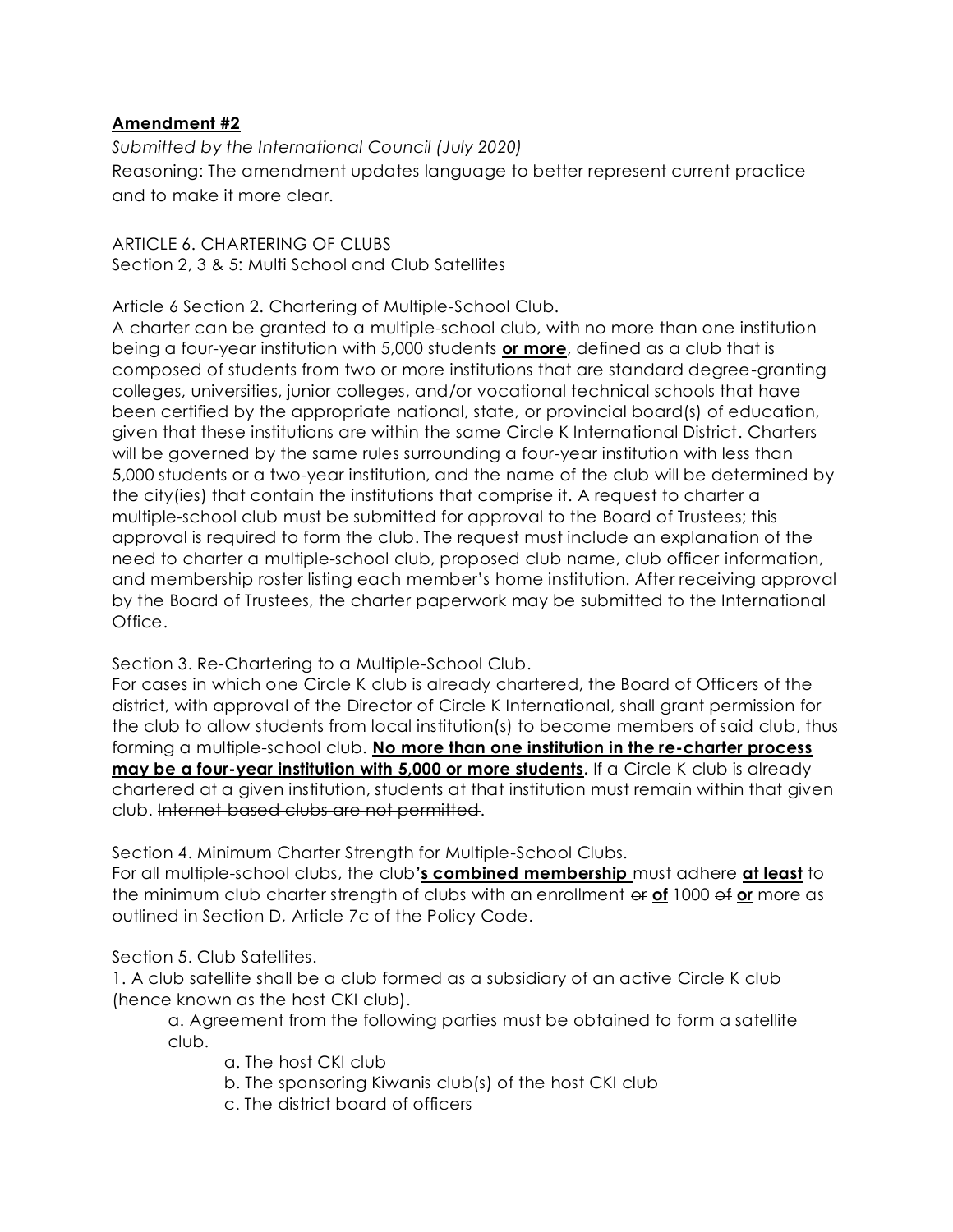d. The CKI Director in conjunction with the CKI Executive Committee b. Both the host and satellite clubs are expected to honor all rules from their respective student governments.

2. A club satellite must be within reasonable range of the host club and be within the same district.

3. Club satellite members will count as additional members to the active CKI club and be treated as such, save for the following exceptions

a. Club satellite members shall not count towards membership numbers in awards.

b. Club satellite members shall not count towards the minimum membership for a club to be active.

#### **c. Club satellite members may only hold an appointed, non-voting role within the host club.**

c.d. Club satellite members may not hold any office, whether appointed or elected, at the host club, district, or international level, with exception to a liaison position that will facilitate communication between the satellite and host club. e.d. Satellite club members that hold a position will remain a member of the host club in that position until their term has ended or a substitute has been elected.

4. When a Club Satellite 15 members at a four-year institution with 1,000 or more students, or 10 members at a four-year institution with less than 1,000 students or a twoyear institution, they will have two (2) years to charter their club. otherwise Their club satellite recognition will be revoked

5. A club satellite recognition shall cease to exist either two years after the date of final approval or upon the chartering of a full Circle K club at the institution.

a. A club satellite may renew its recognition with the approval of the parties in subsection 3.

6. If at any point the host CKI club ceases to be active, the club satellite shall also be deemed inactive.

7. In cases where there are conflicts between rules set by a student government and this text, the student government rules shall supersede this section of the bylaws. 8. No Circle K club may host more than two (2) club satellites at the same time.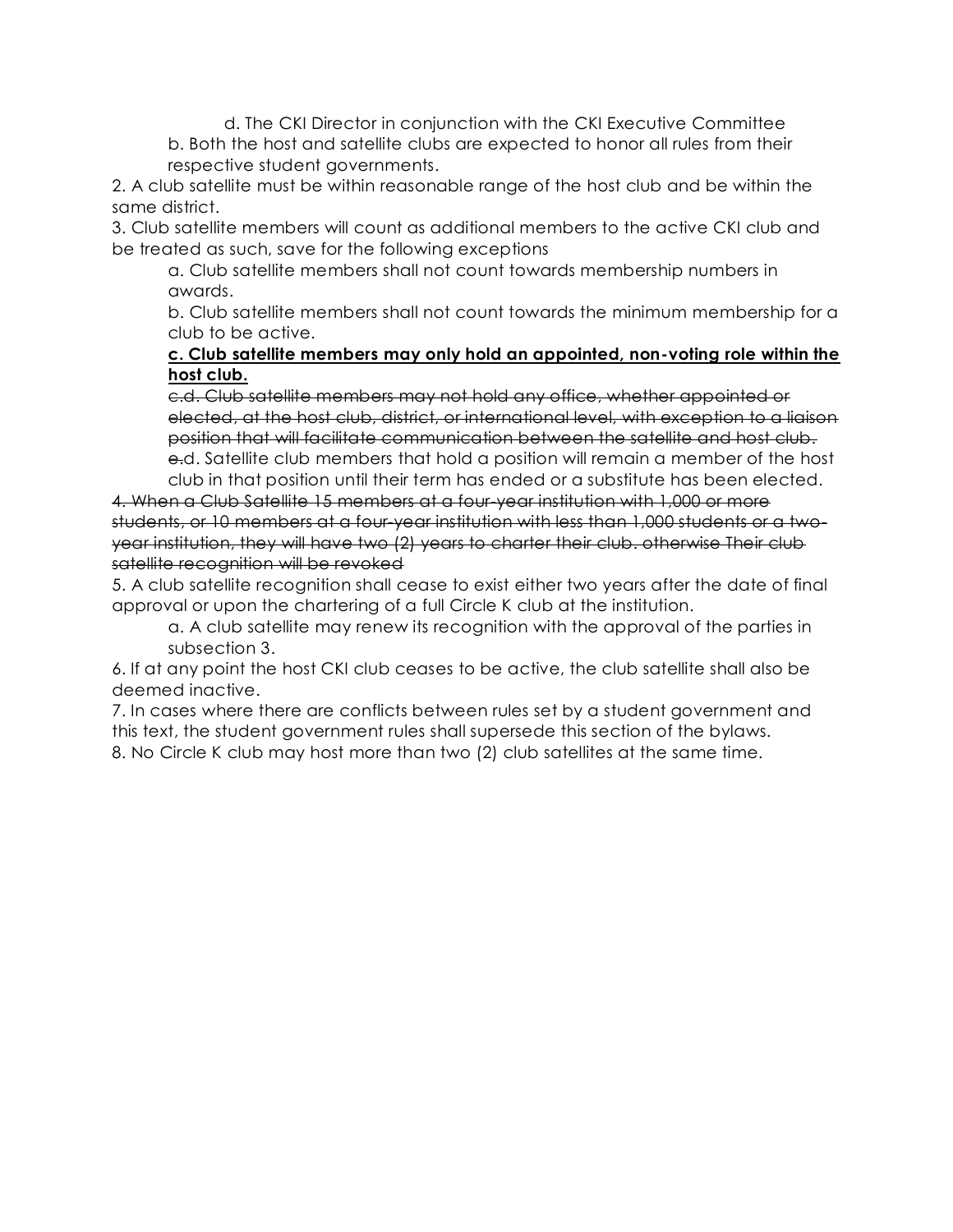*Submitted by the International Council (July 2020)* Reasoning: Clarifies where a member would need to go to verify they meet membership requirements .

ARTICLE 11. OFFICERS

Section 1. Officers.

The officers of Circle K International shall be a president, a vice-president, eight international trustees, the Director of Circle K International, and the district governors.

Section 2. Membership Requirements.

Any International officer will serve under the membership requirements as outlined in the governing documents **Policy Code to be** considered active at the time of election or appointment.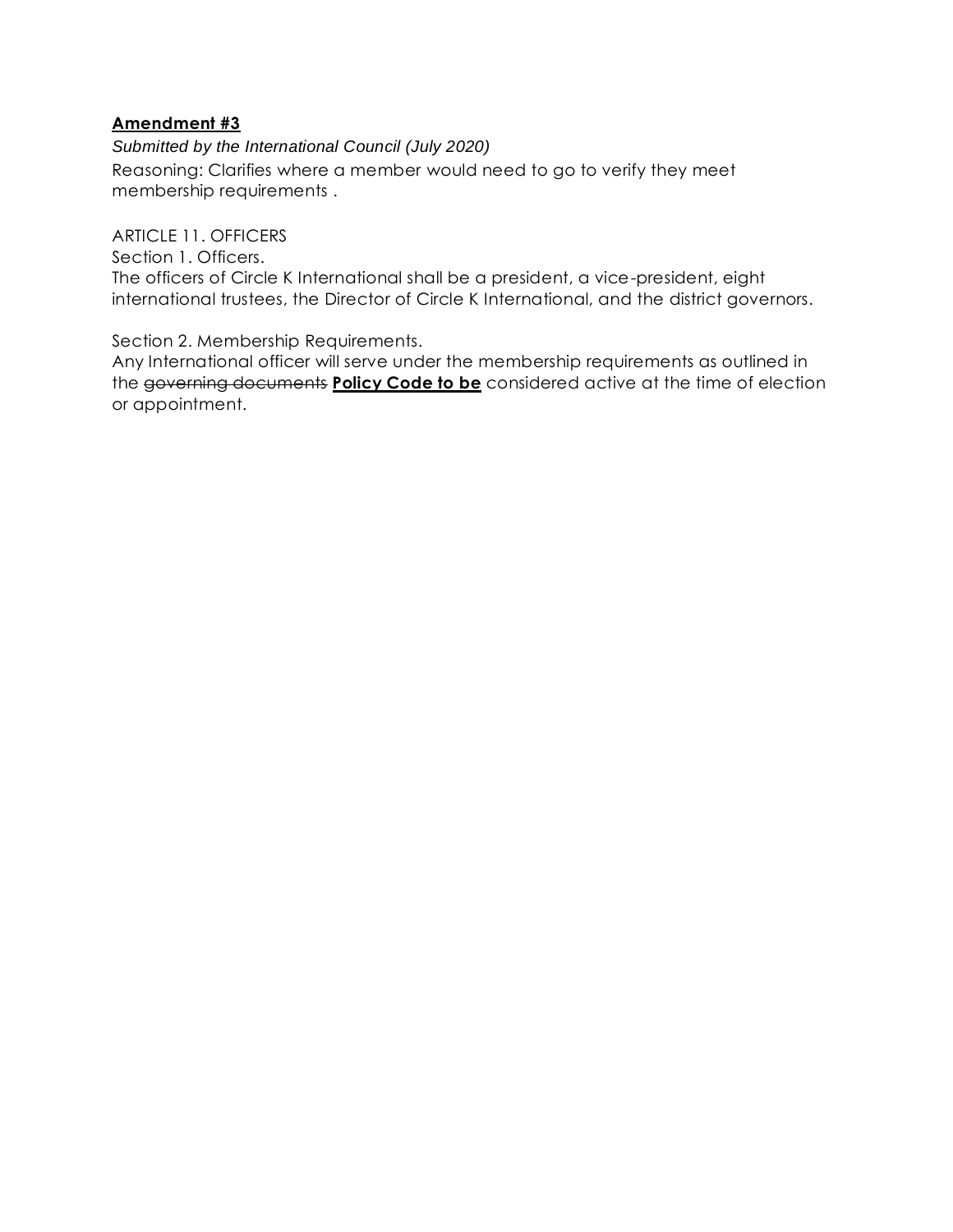#### *Submitted by the International Council (July 2020)*

Reasoning: Since most CKIx conventions are now after the July 1st deadline, moving to prior to August 1st aligns better with our organization.

# ARTICLE 12. NOMINATION AND ELECTION OF OFFICERS

Section 2. Term of Office & Administrative Year.

The president, vice-president, and trustees shall serve for a term of one (1) year or until their successors are duly elected, and/or begin their term.

The term of the international officer shall begin on the day following the close of the annual International convention and shall end on the final day of the next annual convention. In any year in which no annual Circle K International convention is held, the term of the international officer shall begin  $J \cup J + I$ . **no later than August 1st**.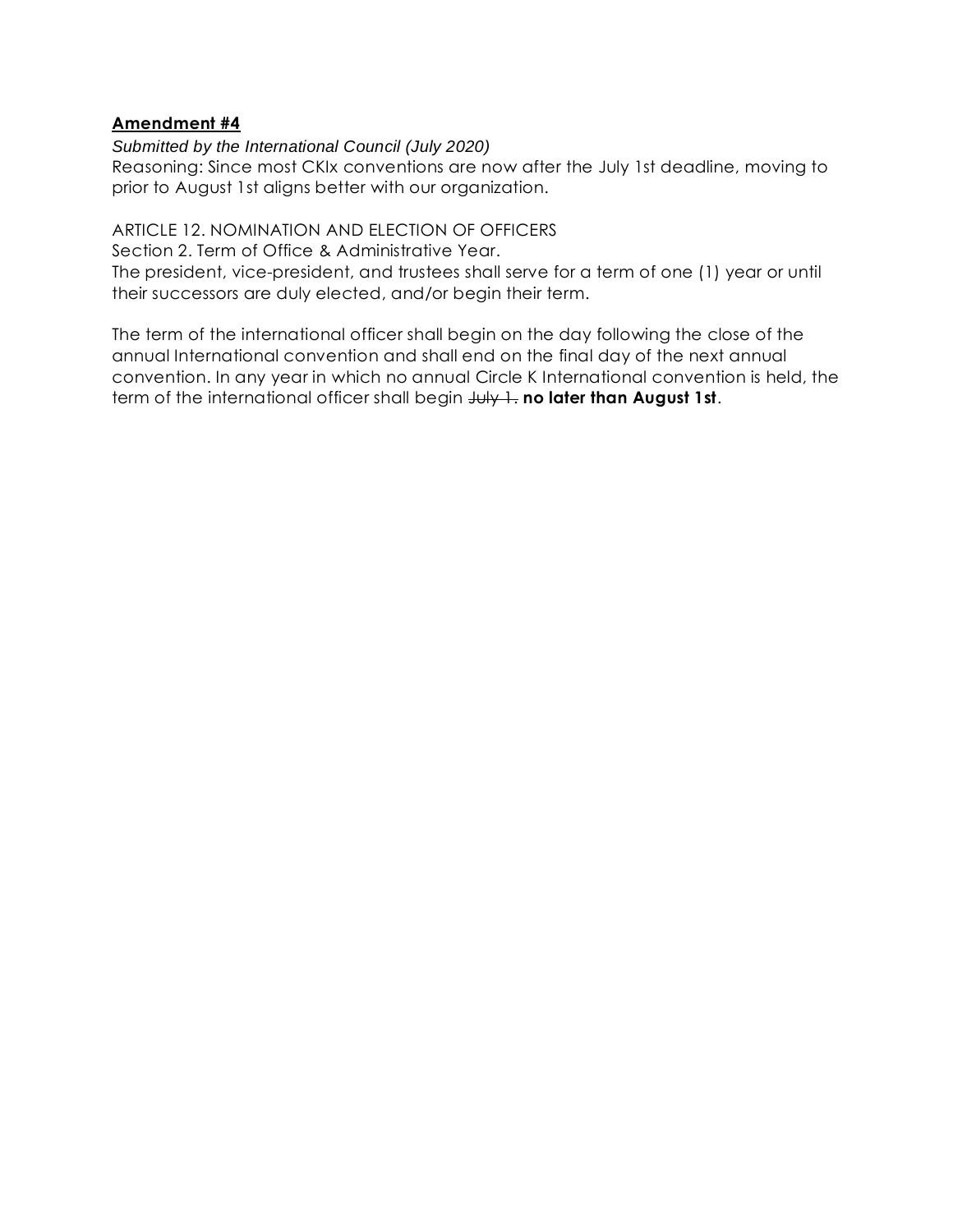*Submitted by the International Council (July 2020)*

Reasoning: To make this section clearer on who the International Council entails as well as providing clarification that trustees will also be elected if no convention is held.

ARTICLE 16. INTERNATIONAL COUNCIL

Section 1. Composition.

The International Council of Circle K International shall be established and consist of the **president, vice-president, trustees, and district governors.** officers of Circle K International, as defined in Article 12, Section 1 of these Bylaws. In addition, the Kiwanis Counselor to Circle K International shall serve as advisor to and as a non-voting exofficio member of the Council. The Director of Circle K International shall also serve as a non-voting ex-officio member. Past presidents of Circle K International who are active members of Circle K clubs in good standing shall also be members of the International Council.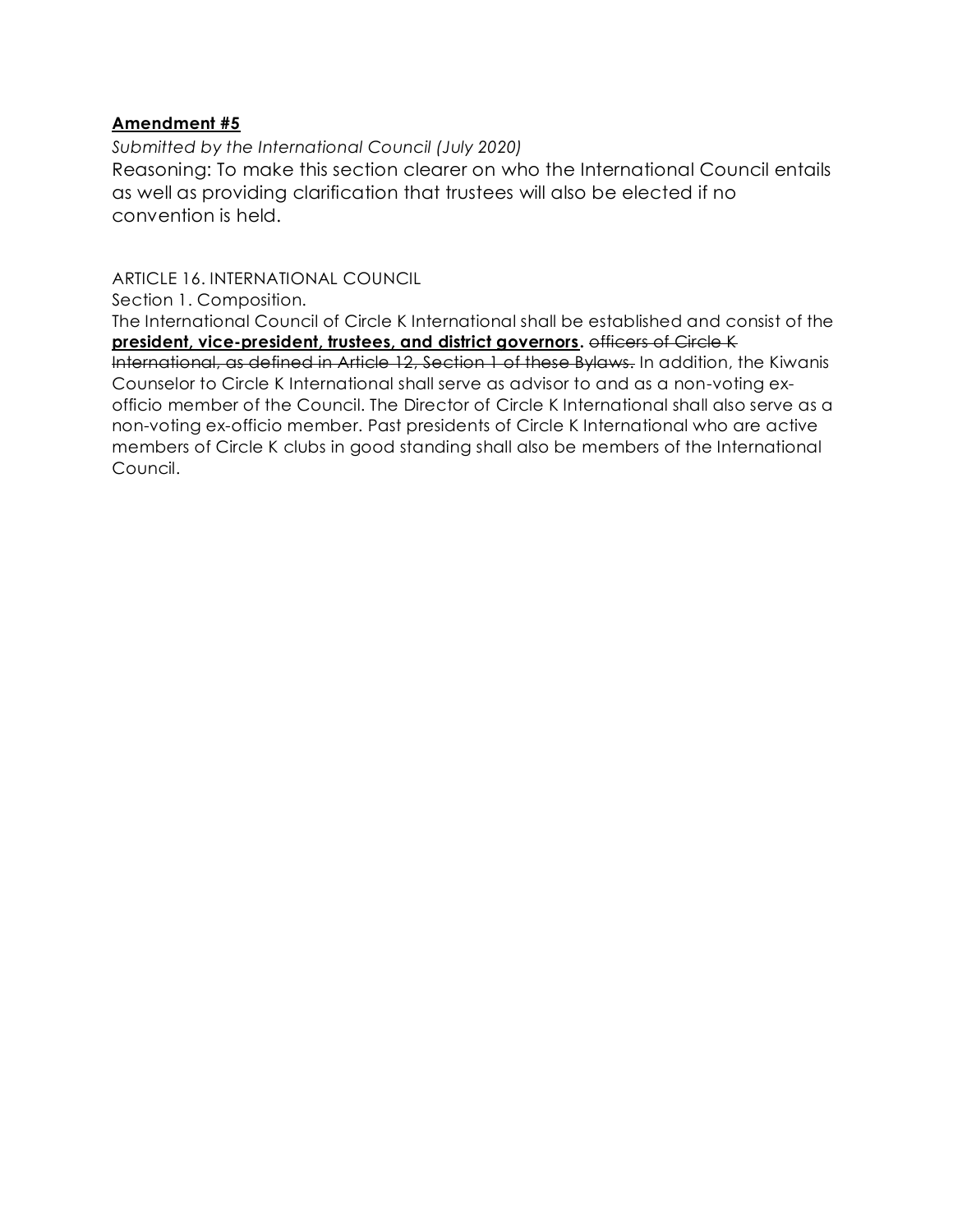*Submitted by the International Council (July 2020)* Reasoning: To update this section, to allow any member to be able to apply for an International Committee Chair role.

# ARTICLE 19. COMMITTEES

Section 1. Standing Committees.

a. The president with the consultation of the vice president and the Circle K International Director shall appoint Board members to the following standing committees: Membership, Global Development, Kiwanis Family Relations, Service and CKIx Planning. Standing committees will consist of Trustees and members in good standing in Circle K International. Members will be eligible for such appointment for the purpose of assisting in the development of policies, programs, and procedures. Only Trustees and past committee members For a past committee member to be eligible, they must have served on the committee for which they are applying for no less than six (6) months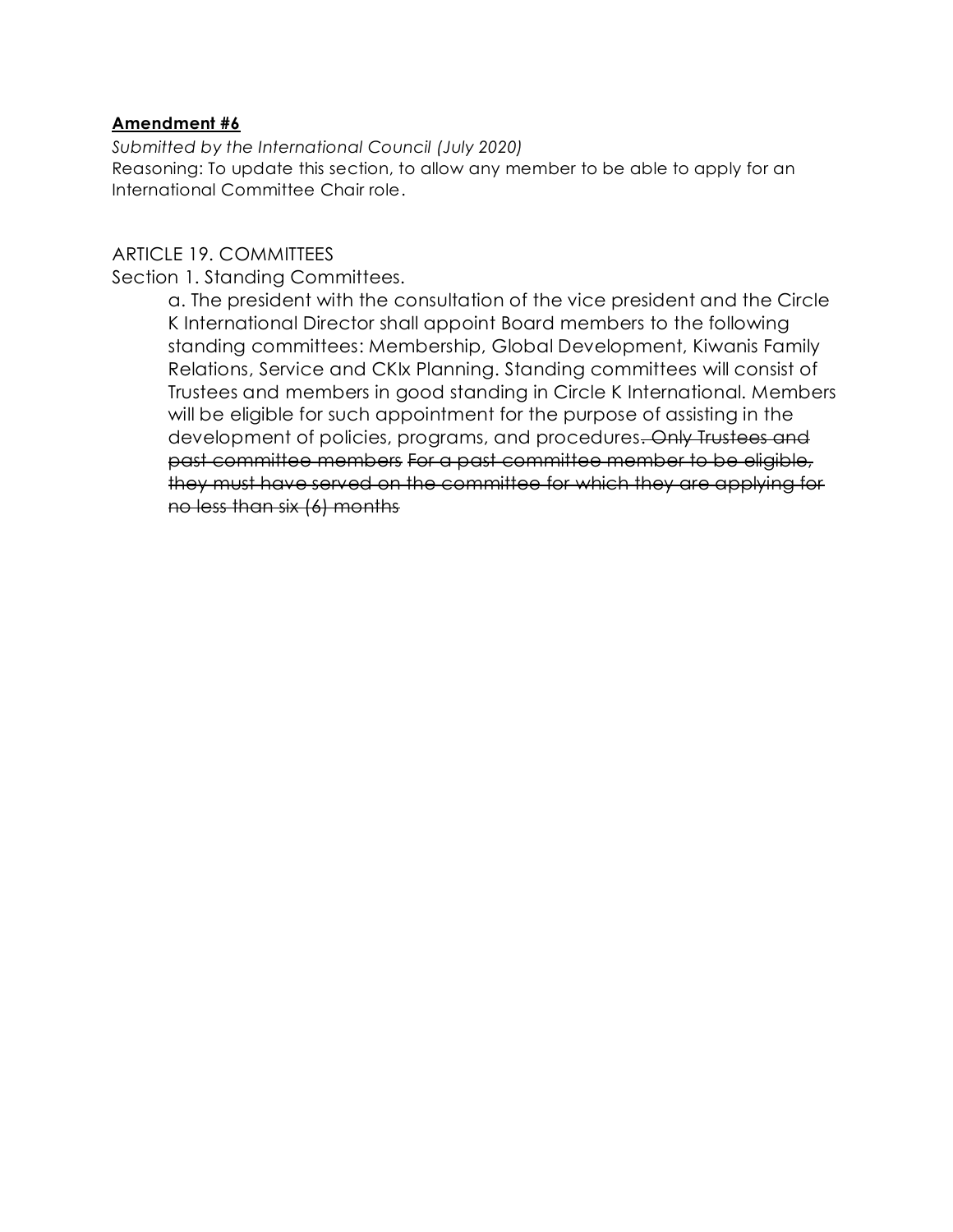*Submitted by the International Council (July 2020)* Reasoning: Changes names of committees to match section title.

#### ARTICLE 19. COMMITTEES

Section 2. Ad-Hoc Committees.

Special Committees **Ad-Hoc Committees** shall be appointed by the president, with the advice and consent of the CKI Board of Trustees and the Director. Such committees shall consist of International Trustees and members. The Vice President shall be responsible for ensuring that the committees remain on task. The terms of such committees shall expire coincident with the term of the CKI Board of Trustees.

The president may appoint special **ad-hoc** committees for the purpose of studying or investigating various issues of importance to Circle K International, or for developing specific programs or policies deemed necessary by the CKI Board of Trustees. The nature and duties of such committees shall be determined by the CKI Board of Trustees. Such committees shall consist of members and an International Board Liaison. The terms of such committees shall expire at the discretion of the president, with the advice and consent of the CKI Board of Trustees and the Director.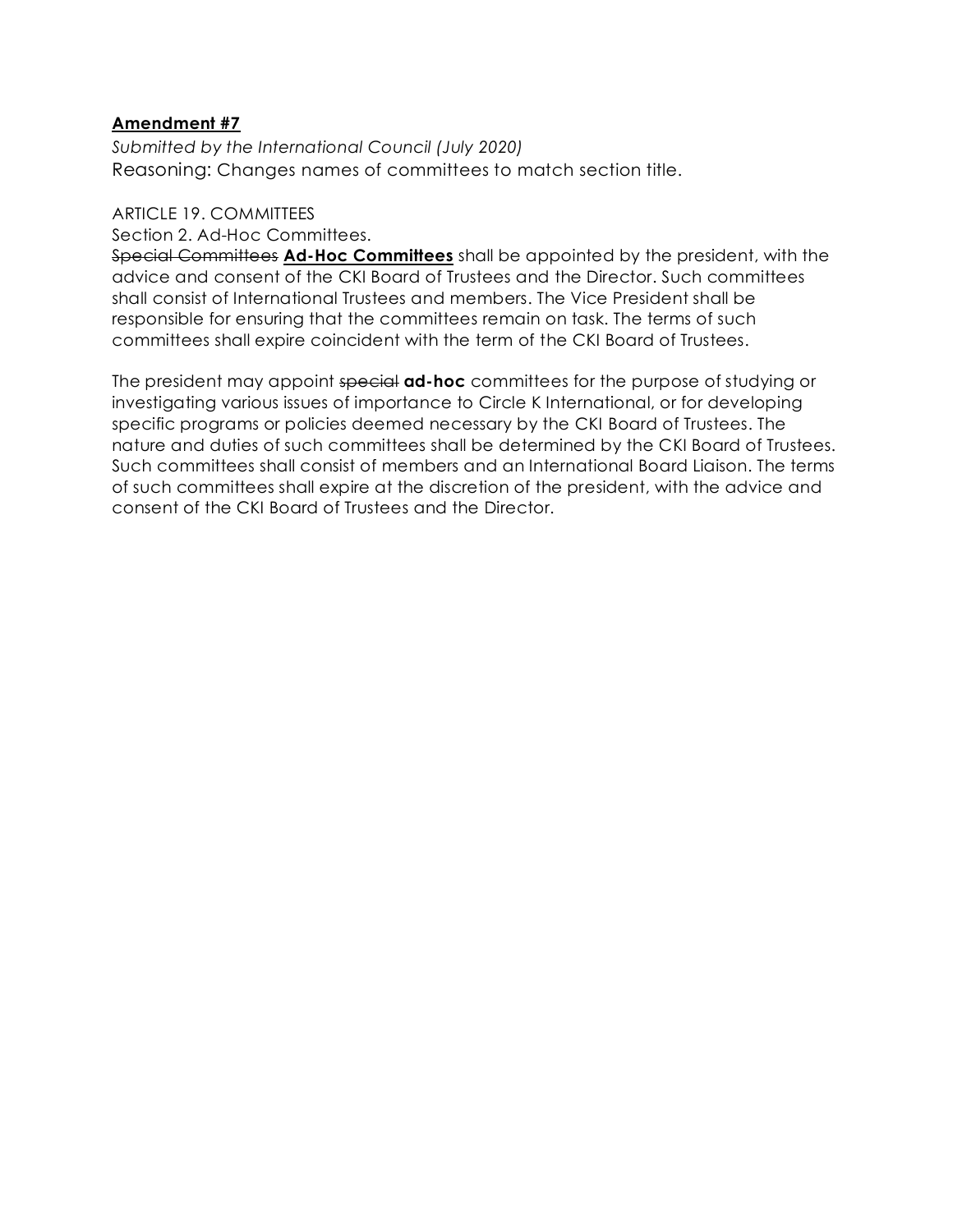*Submitted by: CKI Director Jeff Harris, endorsed by the 2020-21 CKI Board of Trustees*  Reasoning: Deletes outdated language that is not used anywhere else throughout the bylaws or policy code.

ARTICLE 5. MEMBERSHIP OF CIRCLE K INTERNATIONAL

Section 1. Clubs

The membership of Circle K International shall consist of Circle K **International** clubs or chapters which have been accepted by the CKI Board of Trustees and certified in the manner prescribed in these Bylaws. Wherever the terms "club" or "clubs" are used, "chapter" or "chapters" may be substituted.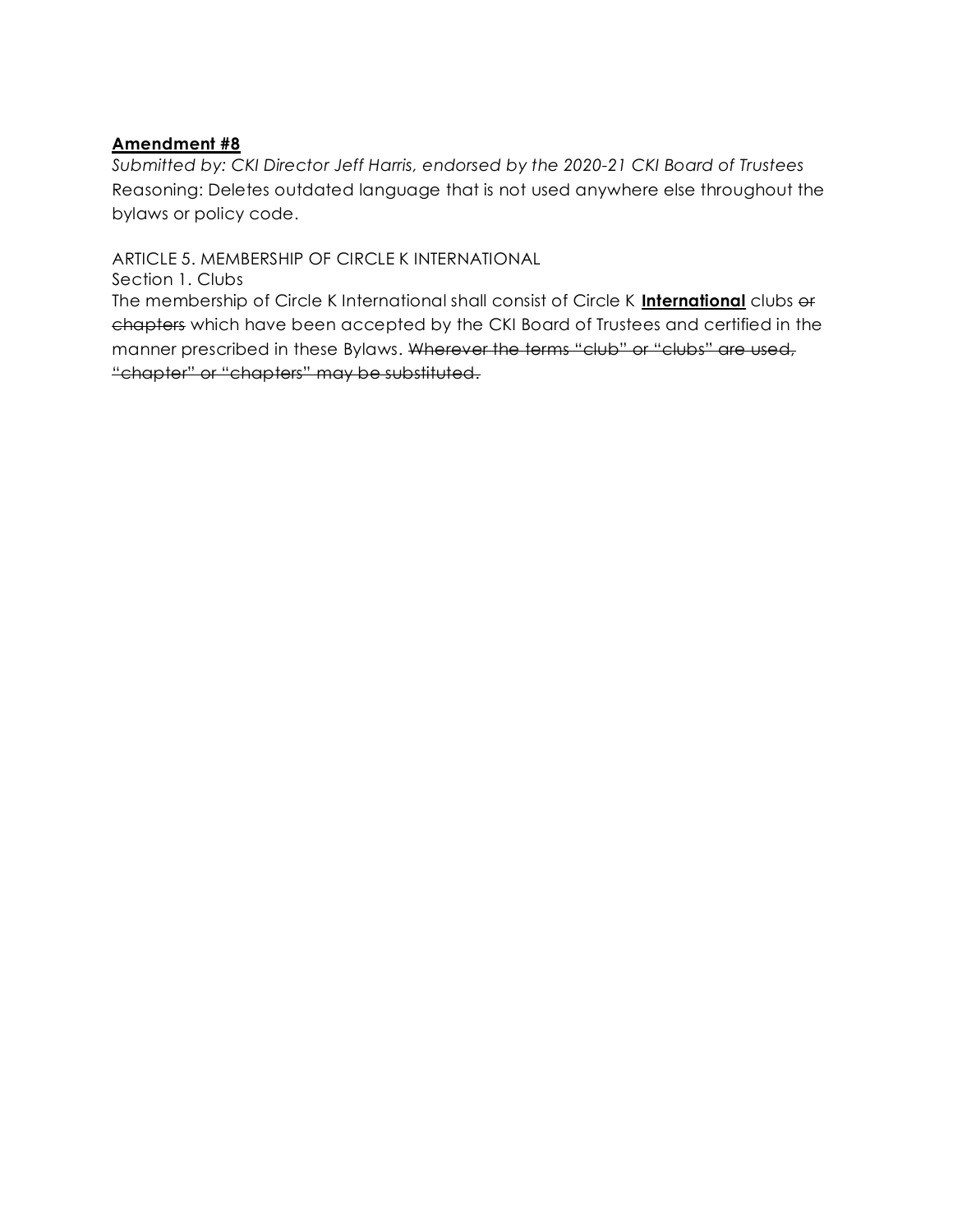*Submitted by: CKI Director Jeff Harris, endorsed by the 2020-21 CKI Board of Trustees*  Reasoning: This amendment reorders the existing language to make this section more readable. It also removes the requirement for CKI Board approval for all multi-school charters, which can cause delays depending on how often the board meets. Revising this language will allow for a quicker chartering process for multi-school clubs.

# ARTICLE 6. CHARTERING OF CLUBS

# Section 2. Chartering of Multiple-School Clubs

A charter can be granted to a multiple-school club, with no more than one institution being a four-year institution with more than 5,000 students, defined as a club that is composed of students from two or more institutions that are standard degree-granting colleges, universities, junior colleges, and/or vocational technical schools that have been certified by the appropriate national, state, or provincial board(s) of education, given that these institutions are within the same Circle K International District. Charters will be governed by the same rules surrounding a four-year institution with less than 5,000 students or a two-year institution, and the name of the club will be determined by the club members in both institutions. A request to charter a multiple-school club must be submitted for approval to the Board of Trustees; this approval is required to form the club. The request must include an explanation of the need to charter a multiple-school club, proposed club name, club officer information, and membership roster listing each member's home institution. After receiving approval by the Board of Trustees, the charter paperwork may be submitted to the International Office.

# **1. A multiple-school club is defined as a club that is composed of students from two or more institutions that meet the following criteria:**

**a. Both/all are within the same Circle K District**

**b. Both/all are standard degree-granting colleges, universities, junior colleges, and/or vocational technical schools that have been certified by the appropriate national, state, or provincial board(s) of education.**

**c. No more than one institution is a four-year institution with more than 5,000 students.**

**2. Charters will be governed by the same rules surrounding a four-year institution with less than 5,000 students or a two-year institution, and the name of the club will be determined by the club members in both institutions.**

**3. The charter paperwork shall be submitted to the International Office**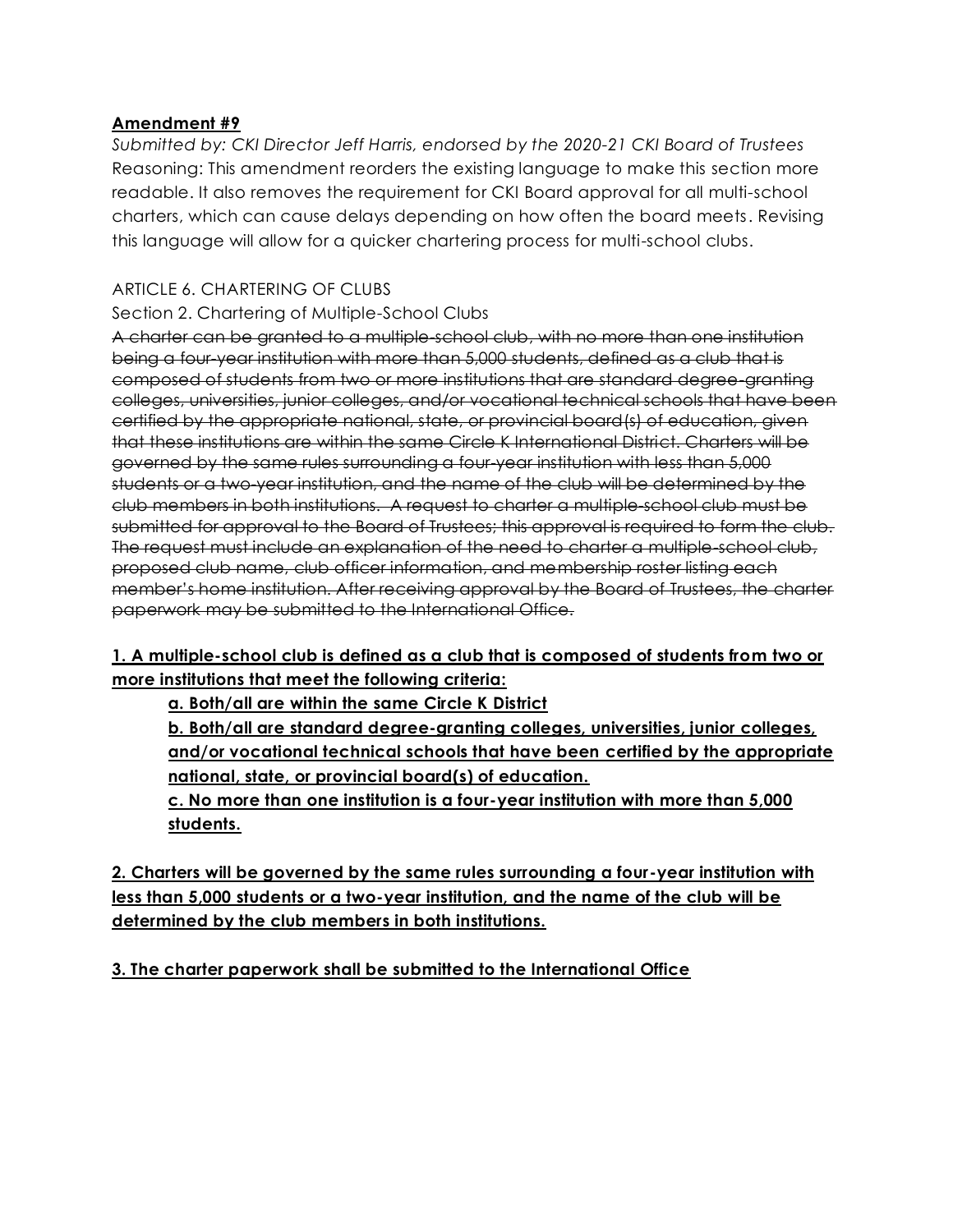*Submitted by: CKI Director Jeff Harris, endorsed by the 2020-21 CKI Board of Trustees*  Reasoning: This will allow multi-school clubs, where members are not based on the same campus, to hold meetings online. It also clarifies and streamlines the existing wording.

# ARTICLE 6. CHARTERING OF CLUBS

Section 3. Re-Chartering to a Multi-School Club.

For cases in which one Circle K **International** club is already chartered, the district board, with approval of the Director of Circle K International, shall **may** grant permission for the club to allow students from **other** local institution(s) **as defined elsewhere in this**  article to become members of said club, thus forming a multiple-school club. If a Circle K club is already chartered at a given institution, students at that institution must remain within that given club. **Virtual club meetings are permitted for multiple-school clubs**. Internet-based clubs are not permitted.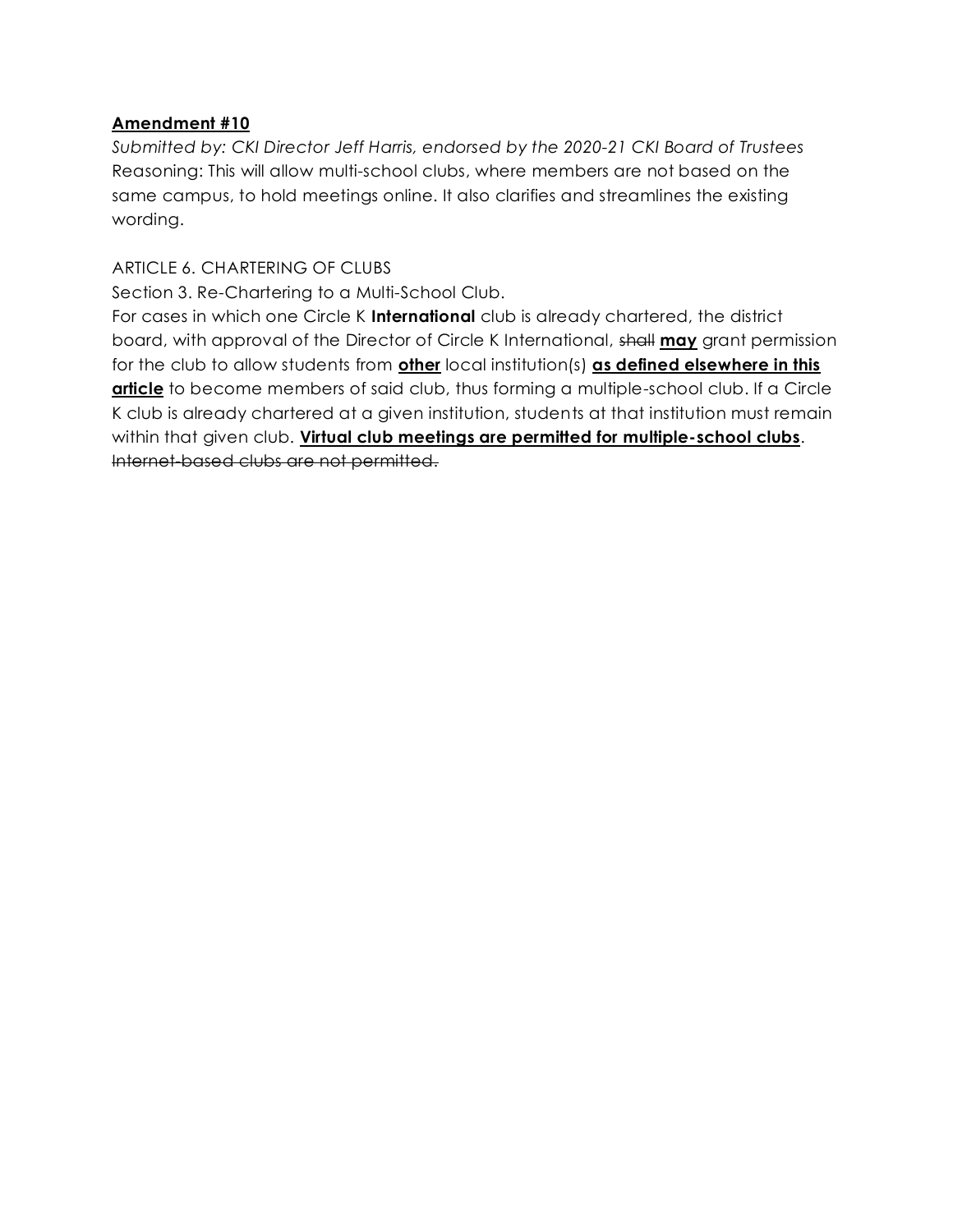*Submitted by: CKI Director Jeff Harris, endorsed by the 2020-21 CKI Board of Trustees*  Reasoning: Deletes Article 22 from the CKI Bylaws because the organization no longer has an official publication.

#### **ARTICLE 22. OFFICIAL PUBLICATION**

#### **Section 1. Publication Policy.**

The Board of Trustees of Kiwanis International shall have full control of all questions of CKI policy of the official publication.

# **Section 2. Editor.**

The Director of Circle K International, as editor, shall have complete charge of, and responsibility for, the issuance of the official publication, subject to the direction and control of the Board of Trustees of Kiwanis International.

# **Section 3. Editorial Content.**

The CKI Board of Trustees shall work closely with the Director of Circle K International and the Executive Editor in the selection of the news and editorial content of the official publication, advising the Director of the needs and desires of the Circle K membership relating to the content of the official publications.

*(All subsequent articles will be renumbered accordingly.)*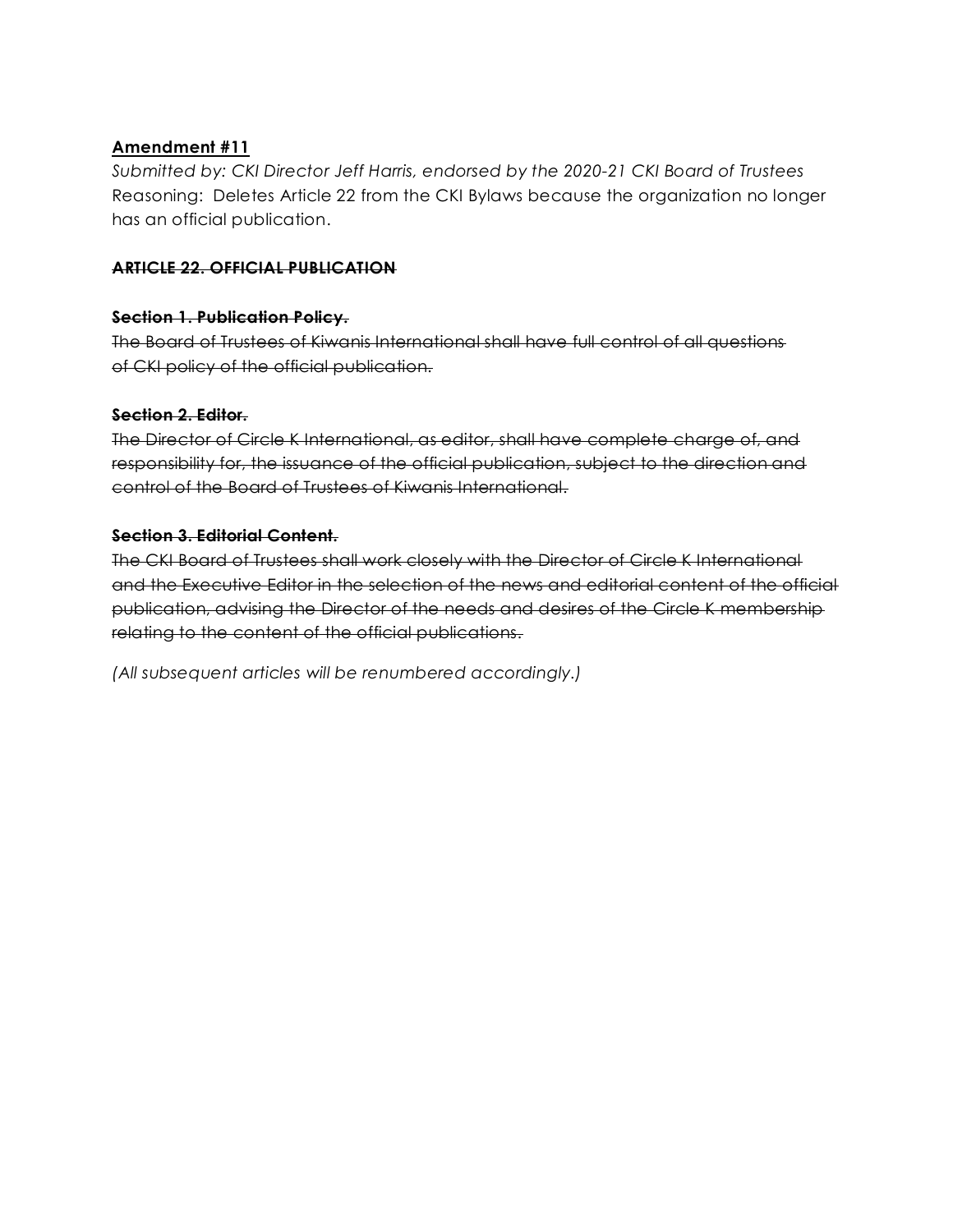*Submitted by: CKI Director Jeff Harris, endorsed by the 2020-21 CKI Board of Trustees*  Reasoning: Clarifies that the CKI Director is not a required to be a member of the organization.

ARTICLE 11. OFFICERS

Section 2. Membership Requirements

Any International Officer, **except the Director of Circle K International**, will serve under the membership requirements as outlined in the governing documents specifically being considered active at a club in good standing at the time of election or appointment, and during the term of office.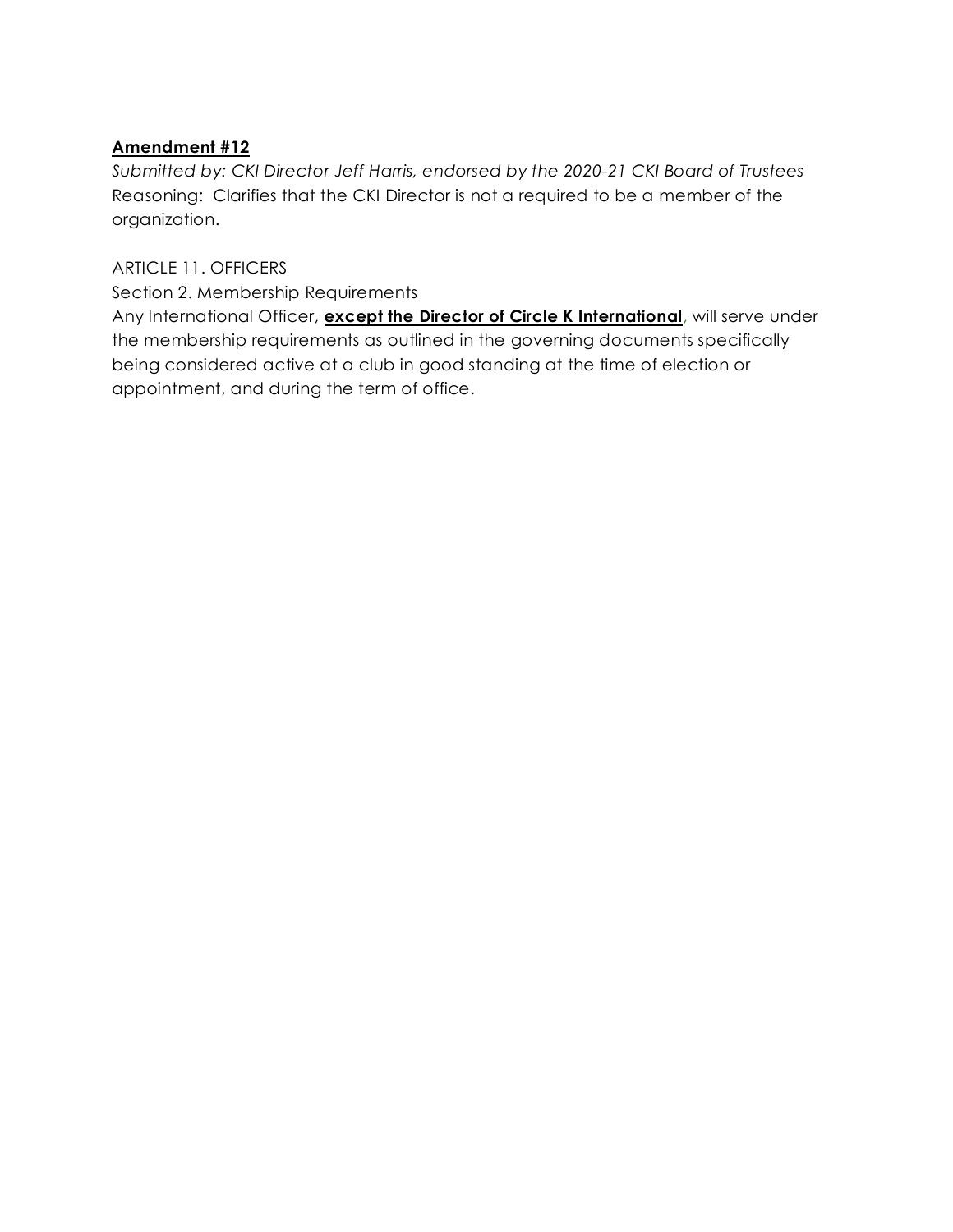*Submitted by: CKI Director Jeff Harris, endorsed by the 2020-21 CKI Board of Trustees Reasoning: With Kiwanis International switching dues collection systems, CKI's dues structure must change to meet the requirements of the new system. This amendment, changes CKI's dues structure to comport with the new system while ensuring a reasonable, equitable international membership fee.* 

*\*Note that district dues are controlled by the districts and are separate charges from International dues. CKI simply collects district dues for the districts, then remits them back to the districts.* 

# ARTICLE 20. REVENUE

Section 1. International Fees.

Each Circle K club shall submit to Circle K International or its designated fiscal agent annual dues and membership information for every member, but not including honorary members. All clubs are encouraged to send fees **electronically or** via traceable means, i.e. certified mail. Clubs must submit payment by check, money order or credit card; cash will not be accepted. A club roster or dues invoice must be submitted at the time of payment. Clubs that fail to follow these guidelines for dues payment will be placed into a special handling group that will delay the processing of fees.

The amount of dues shall be determined according to the per capita gross national income defined by the World Bank for the nation of the Circle K club, as follows:

- a. Each CKI club in a nation with a per-capita gross national income of US\$10,000, or more and from a four-year institution with an enrollment of 5,000 or more students shall pay annual club **international** dues of US\$600 **23 per member**;
- a. Each CKI club in a nation with a per capita gross national income of US \$10,000 or more from a four-year institution with an enrollment of less than 5,000 students, shall pay an annual club fee of US\$450;
- b. Each CKI club in a nation with a per capita gross national income of US\$10,000 or more and from a two-year institution shall pay an annual fee of US\$300;
- c. b. Each CKI club in a nation with a per-capita gross national income **of between US\$5,000 to US\$9,999** than US\$10,000 shall pay annual **international**  dues of US\$150**10 per member**.
- d. c. **Each CKI club in a nation with a per-capita gross national income of US \$4,999 or less shall pay annual international dues of US\$5 per member**.

All international dues shall be payable during a period of at least sixty (60) days according to a schedule set forth in Circle K International Policies**.** and defined for each nation taking into account academic calendar and financial practices of the nation. There shall be no other fees or assessments of club or club members.